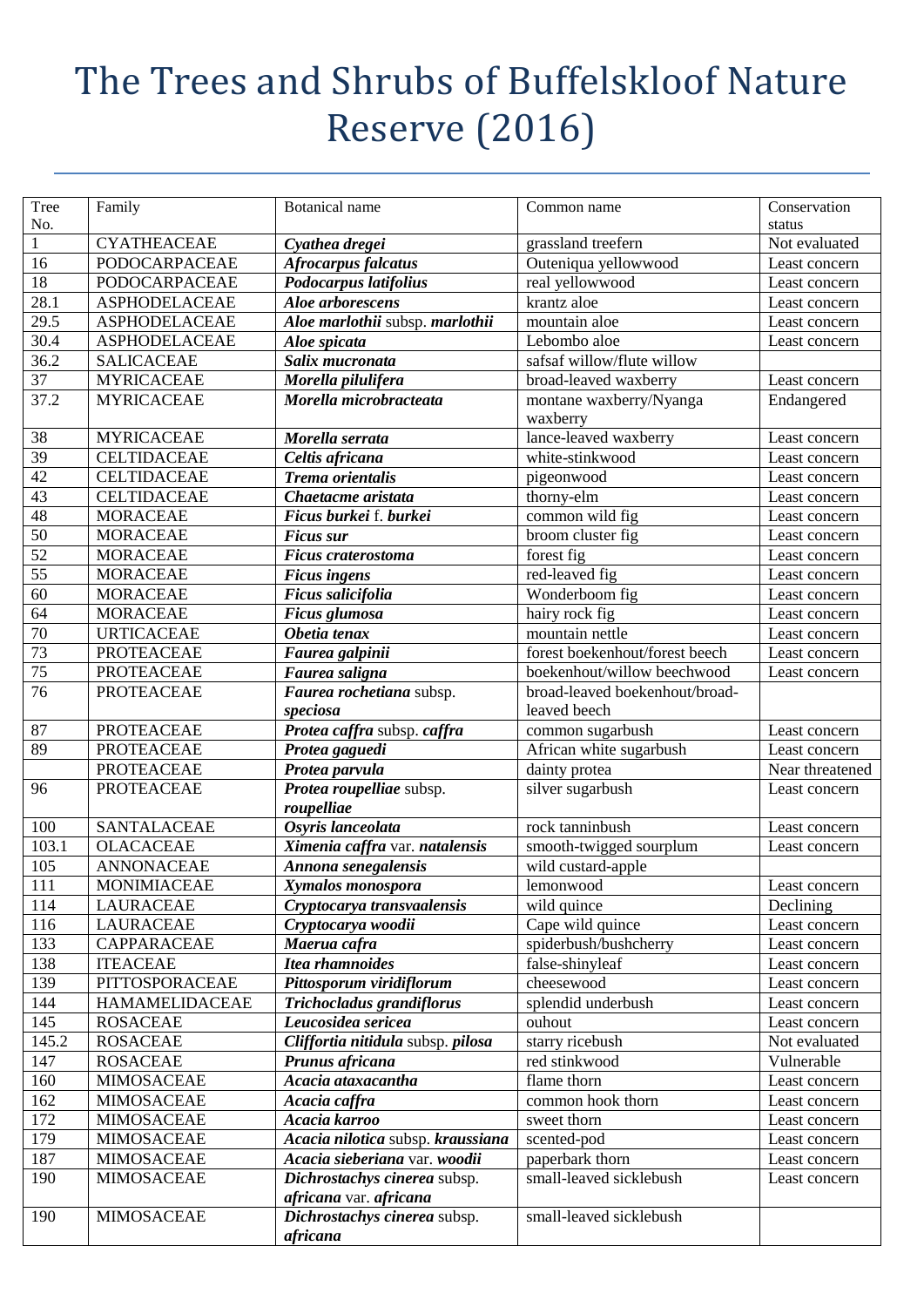| 193.5  | <b>MIMOSACEAE</b>    | Adenopodia spicata              | spiny splinterbean              | Least concern |
|--------|----------------------|---------------------------------|---------------------------------|---------------|
| 215    | CAESALPINIACEAE      | Peltophorum africanum           | African wattle                  | Least concern |
| 219    | <b>FABACEAE</b>      | Calpurnia aurea subsp. aurea    | golden pea                      | Least concern |
| 225.12 | <b>FABACEAE</b>      | Crotalaria capensis             | Cape rattlepod                  | Least concern |
|        | <b>FABACEAE</b>      | Psoralea latifolia              | fountainbush                    |               |
|        | <b>FABACEAE</b>      | Psoralea rhizotoma              | fine-leaved fountainbush        |               |
| 226    | <b>FABACEAE</b>      | Mundulea sericea subsp. sericea | corkbush                        | Least concern |
| 226.7  | <b>FABACEAE</b>      | Indigofera swaziensis var.      | velvet indigo                   | Least concern |
|        |                      | perplexa                        |                                 |               |
| 231    | <b>FABACEAE</b>      | Dalbergia armata.               | thorny-rope                     | Least concern |
| 236    | <b>FABACEAE</b>      | Pterocarpus angolensis          | kiaat                           | Least concern |
| 245    | <b>FABACEAE</b>      | Erythrina lysistemon            | coraltree                       | Least concern |
| 248    | ERYTHROXYLACEAE      | Erythroxylum delagoense         | small-leaved cocainetree        | Least concern |
| 249    | ERYTHROXYLACEAE      | Erythroxylum emarginatum        | African cocainetree             | Least concern |
| 253    | <b>RUTACEAE</b>      | Zanthoxylum capense             | small knobwood                  | Least concern |
|        |                      |                                 | forest knobwood                 |               |
| 254    | <b>RUTACEAE</b>      | Zanthoxylum davyi               |                                 | Least concern |
| 256    | <b>RUTACEAE</b>      | Calodendrum capense             | Cape-chestnut                   | Least concern |
| 260    | <b>RUTACEAE</b>      | Vepris reflexa                  | bushveld white-ironwood         | Least concern |
| 261    | <b>RUTACEAE</b>      | Vepris lanceolata               | white-ironwood                  | Least concern |
| 265    | <b>RUTACEAE</b>      | Clausena anisata var. anisata   | horsewood                       | Least concern |
| 277    | <b>BURSERACEAE</b>   | Commiphora harveyi              | copper-stemmed corkwood         | Least concern |
| 292    | PTAEROXYLACEAE       | Ptaeroxylon obliquum            | sneezewood                      | Least concern |
| 298    | <b>MELIACEAE</b>     | Ekebergia capensis              | Cape-ash                        | Least concern |
| 299    | <b>MELIACEAE</b>     | Ekebergia pterophylla           | rock Cape-ash                   | Least concern |
| 335.1  | <b>EUPHORBIACEAE</b> | Acalypha glabrata var. glabrata | forest false-nettle             | Least concern |
| 335.5  | <b>EUPHORBIACEAE</b> | Acalypha glabrata var. pilosa   | velvet forest false-nettle      | Least concern |
| 336.2  | <b>EUPHORBIACEAE</b> | Clutia puchella var. pulchella  | warty-fruited lightningbush     | Least concern |
| 346    | <b>EUPHORBIACEAE</b> | Euphorbia cooperi var. cooperi  |                                 |               |
| 351    | <b>EUPHORBIACEAE</b> | Euphorbia ingens                | naboom                          | Least concern |
| 361    | ANACARDIACEAE        | Harpephyllum caffrum            | wildplum                        | Least concern |
| 362    | ANACARDIACEAE        | Lannea discolor                 | live-long                       | Least concern |
| 364    | ANACARDIACEAE        | Protorhus longifolia            | red-beech                       | Least concern |
| 380    | ANACARDIACEAE        | Searsia chirindensis            | red crowberry                   | Least concern |
| 381    | <b>ANACARDIACEAE</b> | Searsia dentata                 | nanaberry                       | Least concern |
| 388.1  | <b>ANACARDIACEAE</b> | Searsia lucida                  | glossy crowberry                | Least concern |
| 391    | ANACARDIACEAE        | Searsia pentheri                | common crowberry                | Least concern |
| 392.2  | ANACARDIACEAE        | Searsia pyroides var. gracilis  | river firethorn crowberry       | Least concern |
| 393.4  | <b>ANACARDIACEAE</b> | Searsia rehmanniana             | blunt-leaved crowberry          |               |
| 394    | <b>ANACARDIACEAE</b> | Searsia tomentosa               | currant crowberry               | Least concern |
|        |                      | Searsia transvaalensis          |                                 |               |
| 394.1  | ANACARDIACEAE        |                                 | escarpment karee                | Least concern |
| 394.3  | ANACARDIACEAE        | Searsia tumulicola var.         | hard-leaved crowberry           | Least concern |
|        |                      | tumulicola                      |                                 |               |
|        | <b>ANACARDIACEAE</b> | Searsia tumulicola var.         | velvet currant                  | Not evaluated |
|        |                      | meeuseana f. meeuseana          |                                 |               |
|        | <b>ANACARDIACEAE</b> | Searsia tumulicola var.         | dwarf velvet currant            | Not evaluated |
|        |                      | meeuseana f. pumila             |                                 |               |
| 397    | <b>AQUIFOLIACEAE</b> | Ilex mitis var. mitis           | Cape holly                      | Declining     |
| 398    | CELASTRACEAE         | Maytenus acuminata              | silkybark                       |               |
| 399    | <b>CELASTRACEAE</b>  | Gymnosporia buxifolia           | spikethorn                      | Least concern |
| 399.2  | <b>CELASTRACEAE</b>  | Gymnosporia harveyana subsp.    | round-fruited forest spikethorn | Least concern |
|        |                      | harveyana                       |                                 |               |
| 399.7  | CELASTRACEAE         | Gymnosporia grandifolia         | large-fruited forest spikethorn | Least concern |
| 401    | <b>CELASTRACEAE</b>  | Maytenus peduncularis           | Cape blackwood                  | Least concern |
| 401.6  | CELASTRACEAE         | Gymnosporia heterophylla        | angular-stemmed spikethorn      | Least concern |
| 402.9  | CELASTRACEAE         | Maytenus deflexa                | forest kokotree                 | Least concern |
| 403    | CELASTRACEAE         | Maytenus undata                 | kokotree                        | Least concern |
| 405    | CELASTRACEAE         | Pterocelastrus echinatus        | white candlewood                | Least concern |
| 408    | CELASTRACEAE         | Pterocelastrus rostratus        | red candlewood                  | Declining     |
| 413    | CELASTRACEAE         | Robsonodendron eucleiforme      | false silkybark                 | Least concern |
| 419    | <b>CELASTRACEAE</b>  | Pleurostylia capensis           | coffeepear                      | Least concern |
| 420    | <b>ICACINACEAE</b>   | Cassinopsis ilicifolia          | lemonthorn                      |               |
|        |                      |                                 |                                 | Least concern |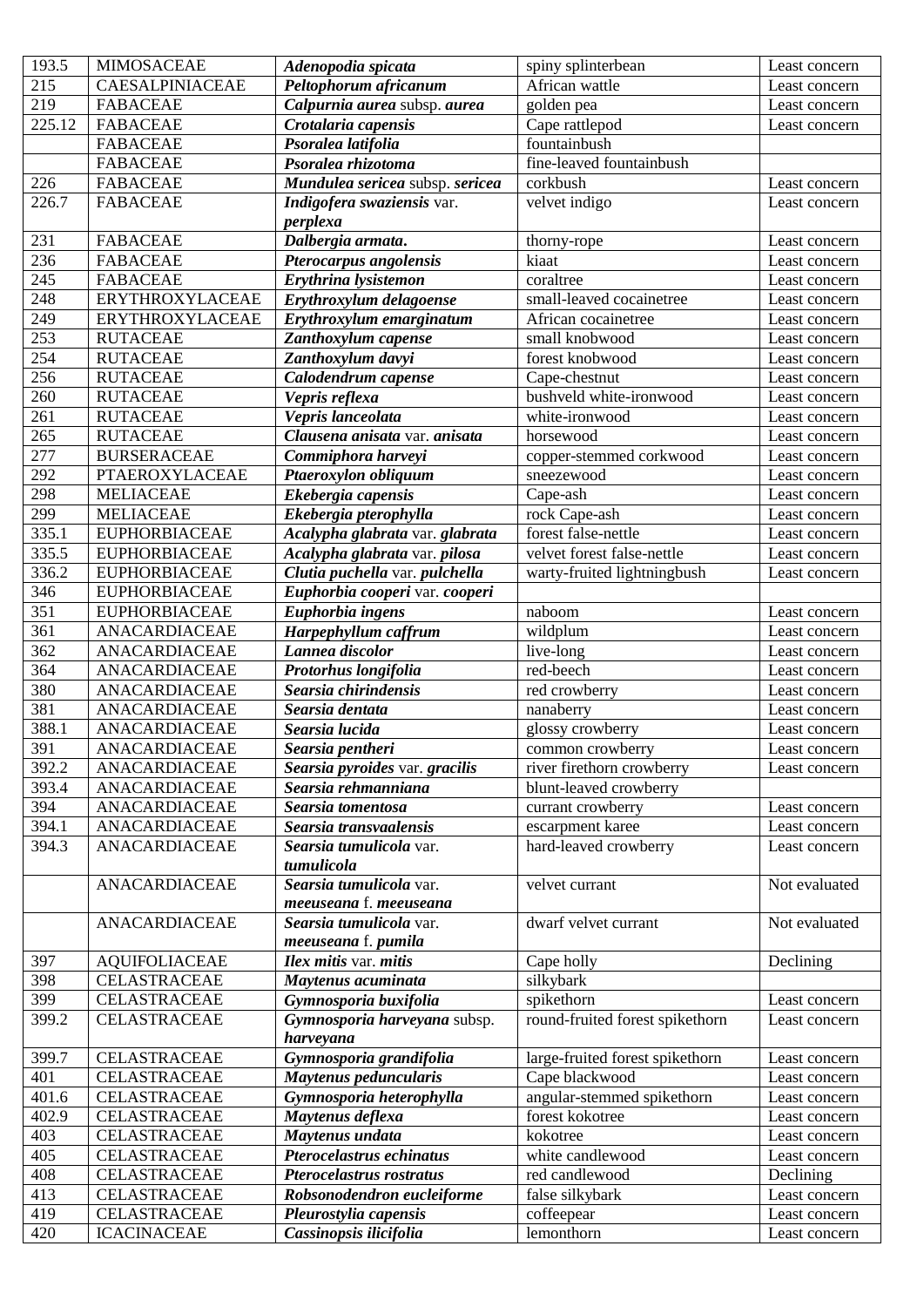| 422            | METTENIUSACEAE          | Apodytes dimidiata subsp.<br>dimidiata     | whitepear                  | Least concern |
|----------------|-------------------------|--------------------------------------------|----------------------------|---------------|
| 425            | <b>SAPINDACEAE</b>      | Allophylus africanus var.<br>africanus     | black false-crowberry      | Least concern |
| 433            | <b>SAPINDACEAE</b>      | Pappea capensis                            | jacketplum                 | Least concern |
| 438            | <b>SAPINDACEAE</b>      | <b>Hippobromus pauciflorus</b>             | false horsewood            | Least concern |
| 443            | MELIANTHACEAE           | Bersama tysoniana                          | white-ash                  | Least concern |
| 445            | <b>GREYIACEAE</b>       | Greyia radlkoferi                          | woolly beacontree          | Least concern |
| 446            | <b>GREYIACEAE</b>       | Greyia sutherlandii                        | beacontree                 | Least concern |
| 447            | <b>RHAMNACEAE</b>       | Ziziphus mucronata subsp.<br>mucronata     | buffalo-thorn              | Least concern |
| 449            | <b>RHAMNACEAE</b>       | <b>Berchemia</b> discolor                  | brown ivory                | Least concern |
| 451            | <b>RHAMNACEAE</b>       | Scutia myrtina                             | cat-thorn                  | Least concern |
| 452            | <b>RHAMNACEAE</b>       | <b>Rhamnus prinoides</b>                   | glossyleaf                 | Least concern |
| 453.2          | <b>RHAMNACEAE</b>       | Phylica paniculata                         | common hardleaf            | Least concern |
| 454            | <b>HETEROPYXIDACEAE</b> | Heteropyxis canescens                      | forest lavendertree        | Least concern |
| 455            | <b>HETEROPYXIDACEAE</b> | Heteropyxis natalensis                     | lavendertree               | Least concern |
|                | <b>VITACEAE</b>         | Rhoicissus sp. A of Schmidt                | warty grape                |               |
|                | <b>VITACEAE</b>         | 2002<br>Rhoicissus rhomboidea              |                            |               |
| 456.4<br>456.5 | <b>VITACEAE</b>         | Rhoicissus tomentosa                       | glossy grape               | Least concern |
|                |                         |                                            | forest grape               | Least concern |
| 456.7          | <b>VITACEAE</b>         | Rhoicissus tridentata subsp.<br>cuneifolia | northern Bushman's grape   | Not evaluated |
| 463            | SPARRMANNIACEAE         | Grewia occidentalis                        | crossberry                 |               |
| 470.1          | PENTAPETACEAE           | Dombeya pulchra                            | silver wildpear            | Least concern |
| 471            | PENTAPETACEAE           | Dombeya rotundifolia var.<br>rotundifolia  | wildpear                   | Least concern |
| 479.4          | <b>OCHNACEAE</b>        | Ochna confusa                              | grassland plane            | Least concern |
| 480            | <b>OCHNACEAE</b>        | Ochna holstii                              | red-ironwood               | Least concern |
| 481            | <b>OCHNACEAE</b>        | Ochna natalitia                            | showy plane                | Least concern |
| 484            | <b>CLUSIACEAE</b>       | Hypericum revolutum subsp.<br>revolutum    | small-leaved currybush     | Least concern |
| 491            | <b>KIGGELARIACEAE</b>   | Rawsonia lucida                            | forest-peach               | Least concern |
| 494            | <b>KIGGELARIACEAE</b>   | Kiggelaria africana                        | wildpeach                  | Least concern |
| 496            | <b>FLACOURTIACEAE</b>   | Scolopia mundii                            | redpear                    | Least concern |
| 498            | <b>FLACOURTIACEAE</b>   | Scolopia zeyheri                           | thornpear                  | Least concern |
| 503            | <b>FLACOURTIACEAE</b>   | Trimeria grandifolia subsp.<br>grandifolia | wild-mulberry              | Least concern |
| 508            | <b>FLACOURTIACEAE</b>   | Dovyalis lucida                            | glossy sourberry           | Least concern |
| 511            | <b>FLACOURTIACEAE</b>   | Dovyalis zeyheri                           | wild-apricot               | Least concern |
| 514            | <b>OLINIACEAE</b>       | Olinia emarginata                          | mountain hardpear          | Least concern |
| 517            | THYMELAEACEAE           | Peddiea africana                           | poison-olive               | Least concern |
| 518            | THYMELAEACEAE           | Englerodaphne pilosa                       | silky fibrebush            | Least concern |
| 521            | THYMELAEACEAE           | Dais cotinifolia                           | pompontree                 | Least concern |
| 529            | <b>RHIZOPHORACEAE</b>   | Cassipourea malosana                       | onionwood                  | Declining     |
| 534.2          | <b>COMBRETACEAE</b>     | Combretum edwardsii                        | forest climbing bushwillow | Least concern |
| 536            | COMBRETACEAE            | Combretum erythrophyllum                   | river bushwillow           | Least concern |
| 537            | COMBRETACEAE            | Combretum molle                            | velvet bushwillow          | Least concern |
| 540            | <b>COMBRETACEAE</b>     | Combretum kraussii                         | forest bushwillow          | Least concern |
| 546            | <b>COMBRETACEAE</b>     | Combretum zeyheri                          | large-fruited bushwillow   | Least concern |
| 553.2          | <b>MYRTACEAE</b>        | Eugenia natalitia                          | forest myrtleberry         | Least concern |
| 555            | <b>MYRTACEAE</b>        | Syzygium cordatum                          | umdoni/waterberry          |               |
| 556            | <b>MYRTACEAE</b>        | Syzygium gerrardii                         | forest waterberry          | Least concern |
| 556.1          | <b>MYRTACEAE</b>        | Syzygium intermedium                       | hybrid waterberry          | Least concern |
| 562            | <b>ARALIACEAE</b>       | Cussonia natalensis                        | rock cabbage-tree          | Least concern |
| 563            | <b>ARALIACEAE</b>       | Cussonia paniculata subsp.<br>sinuata      | Highveld cabbage-tree      | Least concern |
| 564            | <b>ARALIACEAE</b>       | Cussonia spicata                           | cabbage-tree               | Least concern |
| 566            | <b>ARALIACEAE</b>       | Schefflera umbellifera                     | false cabbage-tree         | Least concern |
| 568.1          | <b>APIACEAE</b>         | Heteromorpha arborescens var.              | common parsleytree         | Least concern |
|                |                         | abyssinica                                 |                            |               |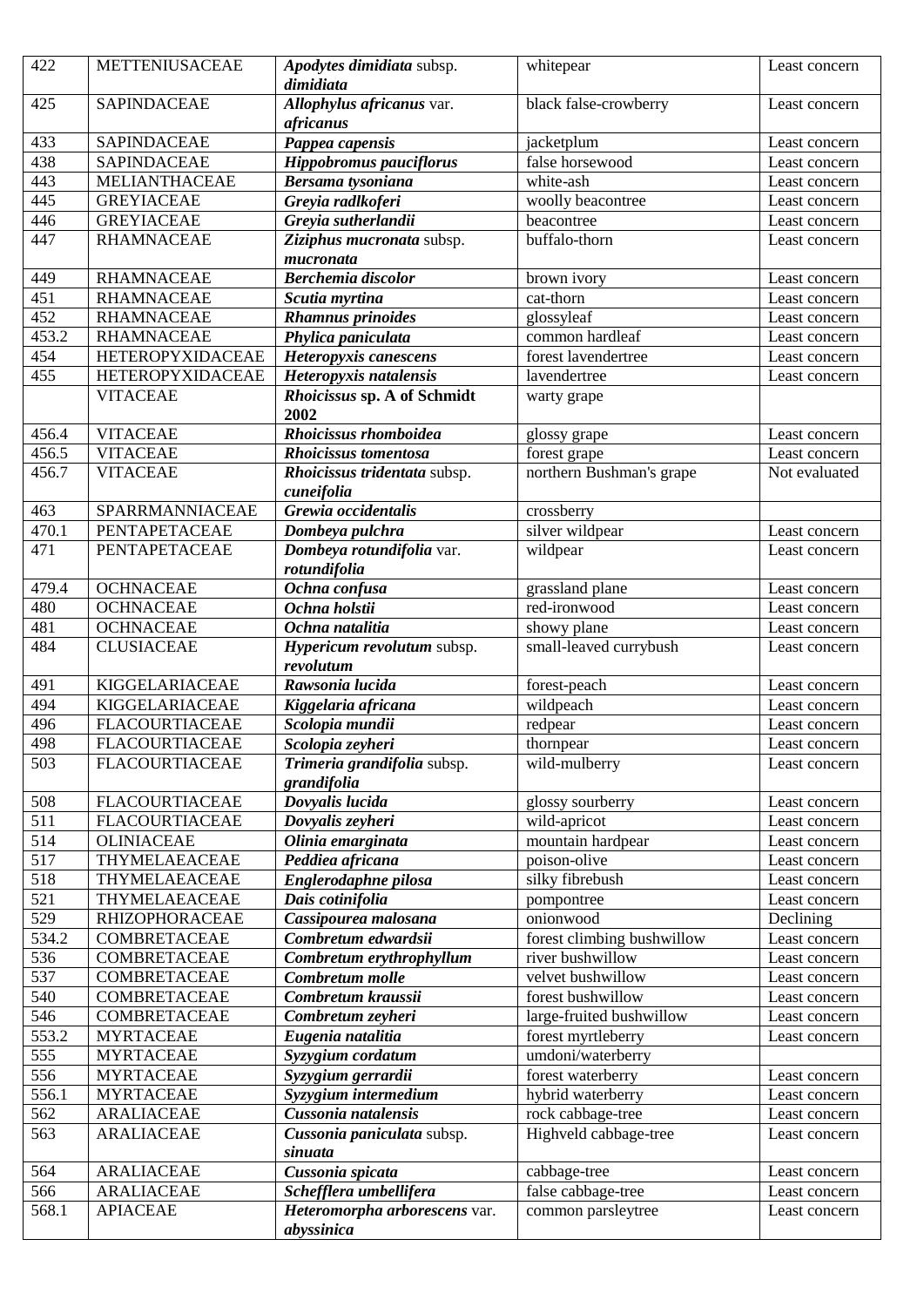|            | <b>APIACEAE</b>                      | Heteromorpha involucrata                                 | dwarf parsleytree           |                                |
|------------|--------------------------------------|----------------------------------------------------------|-----------------------------|--------------------------------|
| 570        | <b>CURTISIACEAE</b>                  | Curtisia dentata                                         | assegai                     | Near threatened                |
| 571        | <b>ERICACEAE</b>                     | Vaccinium exul                                           | African blueberry           | Least concern                  |
| 577        | <b>MAESACEAE</b>                     | Maesa lanceolata                                         | false-assegai               | Least concern                  |
| 577.1      | <b>MYRSINACEAE</b>                   | Myrsine africana                                         | Cape-myrtle                 | Least concern                  |
| 577.2      | <b>MYRSINACEAE</b>                   | Myrsine pillansii                                        | large Cape-myrtle           | Least concern                  |
| 578        | <b>MYRSINACEAE</b>                   | Rapanea melanophloeos                                    | Cape-beech                  | Declining                      |
| 581        | <b>SAPOTACEAE</b>                    | Englerophytum                                            | stemfruit                   | Least concern                  |
|            |                                      | magalismontanum                                          |                             |                                |
| 582        | <b>SAPOTACEAE</b>                    | Englerophytum natalense                                  | silver-leaved milkplum      | Least concern                  |
| 584        | <b>SAPOTACEAE</b>                    | Mimusops obovata                                         | forest red-milkwood         | Least concern                  |
| 594        | <b>EBENACEAE</b>                     | Euclea crispa subsp. crispa                              | blue guarri                 | Least concern                  |
| 597        | <b>EBENACEAE</b>                     | Euclea natalensis subsp.                                 | hairy guarri                | Least concern                  |
|            |                                      | natalensis                                               |                             |                                |
| 605.1      | <b>EBENACEAE</b>                     | Diospyros lycioides subsp.                               | eastern bluebush            | Least concern                  |
|            |                                      | sericea                                                  |                             |                                |
| 605.2      | <b>EBENACEAE</b>                     | Diospyros lycioides subsp.                               | bushveld bluebush           | Least concern                  |
|            |                                      | guerkei                                                  |                             |                                |
| 611        | <b>EBENACEAE</b>                     | Diospyros whyteana                                       | bladdernut                  | Least concern                  |
| 612        | <b>OLEACEAE</b>                      | Schrebera alata                                          | wild jasmine                | Least concern                  |
| 615        | <b>OLEACEAE</b>                      | Chionanthus foveolatus subsp.                            | pock-ironwood               | Least concern                  |
|            |                                      | foveolatus                                               |                             |                                |
| 617        | <b>OLEACEAE</b>                      | Olea europaea subsp. africana                            | wild olive                  | Least concern                  |
| 618.2      | <b>OLEACEAE</b>                      | Olea capensis subsp. macrocarpa                          | ironwood                    | Least concern                  |
| 625        | <b>STRYCHNACEAE</b>                  | Strychnos henningsii                                     | red bitterberry             | Least concern                  |
| 626        | <b>STRYCHNACEAE</b>                  | Strychnos madagascariensis                               | black monkey-orange         | Least concern                  |
| 629        | <b>STRYCHNACEAE</b>                  | Strychnos spinosa                                        | green monkey-orange         |                                |
| 633        | <b>BUDDLEJACEAE</b>                  | Nuxia congesta                                           | wild-elder                  | Least concern                  |
| 634        | <b>BUDDLEJACEAE</b>                  | Nuxia floribunda                                         | forest-elder                | Least concern                  |
| 636        | <b>BUDDLEJACEAE</b>                  | Buddleja saligna                                         | olive sagewood              | Least concern                  |
| 636.5      | <b>BUDDLEJACEAE</b>                  | <b>Buddleja auriculata</b>                               | weeping sagewood            | Least concern                  |
| 637        | <b>BUDDLEJACEAE</b>                  | Buddleja salviifolia                                     | sagewood                    | Least concern                  |
| 640.1      | <b>APOCYNACEAE</b>                   | Carissa bispinosa subsp.                                 | forest numnum               |                                |
|            |                                      | zambesiensis                                             |                             |                                |
| 657<br>667 | <b>BORAGINACEAE</b>                  | Ehretia rigida subsp. nervifolia<br>Clerodendrum glabrum | puzzlebush<br>tinderwood    | Least concern                  |
| 667.1      | <b>LAMIACEAE</b><br><b>LAMIACEAE</b> |                                                          | rough-leaved cat's whiskers | Least concern<br>Least concern |
| 668.2      | <b>LAMIACEAE</b>                     | Rotheca myricoides                                       | gingerbush                  |                                |
|            |                                      | Tetradenia riparia                                       |                             | Least concern                  |
| 669.3      | <b>SOLANACEAE</b>                    | Solanum aculeastrum subsp.<br>aculeastrum                | goat bitter-apple           | Least concern                  |
| 669.4      | <b>SOLANACEAE</b>                    | Solanum giganteum                                        | healing-leaf tree           | Least concern                  |
| 670        | SCROPHULARIACEAE                     | Halleria lucida                                          | tree-fuschia                | Least concern                  |
| 672        | SCROPHULARIACEAE                     | Bowkeria cymosa                                          | northern shellflower        | Least concern                  |
| 681.4      | <b>ACANTHACEAE</b>                   | <b>Sclerochiton harveyanus</b>                           | blue-lips                   | Least concern                  |
| 685        | <b>RUBIACEAE</b>                     | Cephalanthus natalensis                                  | strawberrybush              | Least concern                  |
| 686.1      | <b>RUBIACEAE</b>                     | Coptosperma supra-axillare                               | narrow-leaved butterspoon   | Least concern                  |
| 688        | <b>RUBIACEAE</b>                     | <b>Burchellia bubalina</b>                               | wild-pomegranate            | Least concern                  |
| 690        | <b>RUBIACEAE</b>                     | <b>Hyperacanthus amoenus</b>                             | thorny-gardenia             | Least concern                  |
| 693        | <b>RUBIACEAE</b>                     | Rothmannia capensis                                      | scented-bells               | Least concern                  |
| 695        | <b>RUBIACEAE</b>                     | Rothmannia globosa                                       | September-bells             | Least concern                  |
| 698        | <b>RUBIACEAE</b>                     | Tricalysia capensis var.                                 | forest bush-coffee          | Least concern                  |
|            |                                      | transvaalensis                                           |                             |                                |
| 699        | <b>RUBIACEAE</b>                     | Empogona lanceolata                                      | jackal-coffee               |                                |
| 702        | <b>RUBIACEAE</b>                     | Vangueria infausta subsp.                                | wild medlar                 | Least concern                  |
|            |                                      | infausta                                                 |                             |                                |
| 708        | <b>RUBIACEAE</b>                     | Canthium inerme                                          | turkeyberry                 | Least concern                  |
| 708.1      | <b>RUBIACEAE</b>                     | Canthium kuntzeanum                                      | mountain turkeyberry        | Least concern                  |
| 710        | <b>RUBIACEAE</b>                     | Afrocanthium mundianum                                   | rock-alder                  | Least concern                  |
| 711.1      | <b>RUBIACEAE</b>                     | Psydrax obovata subsp. elliptica                         | plateau quar                | Least concern                  |
| 714        | <b>RUBIACEAE</b>                     | Keetia gueinzii                                          | climbing turkeyberry        | Least concern                  |
| 714.3      | <b>RUBIACEAE</b>                     | Pachystigma bowkeri                                      | forest crowned-medlar       | Least concern                  |